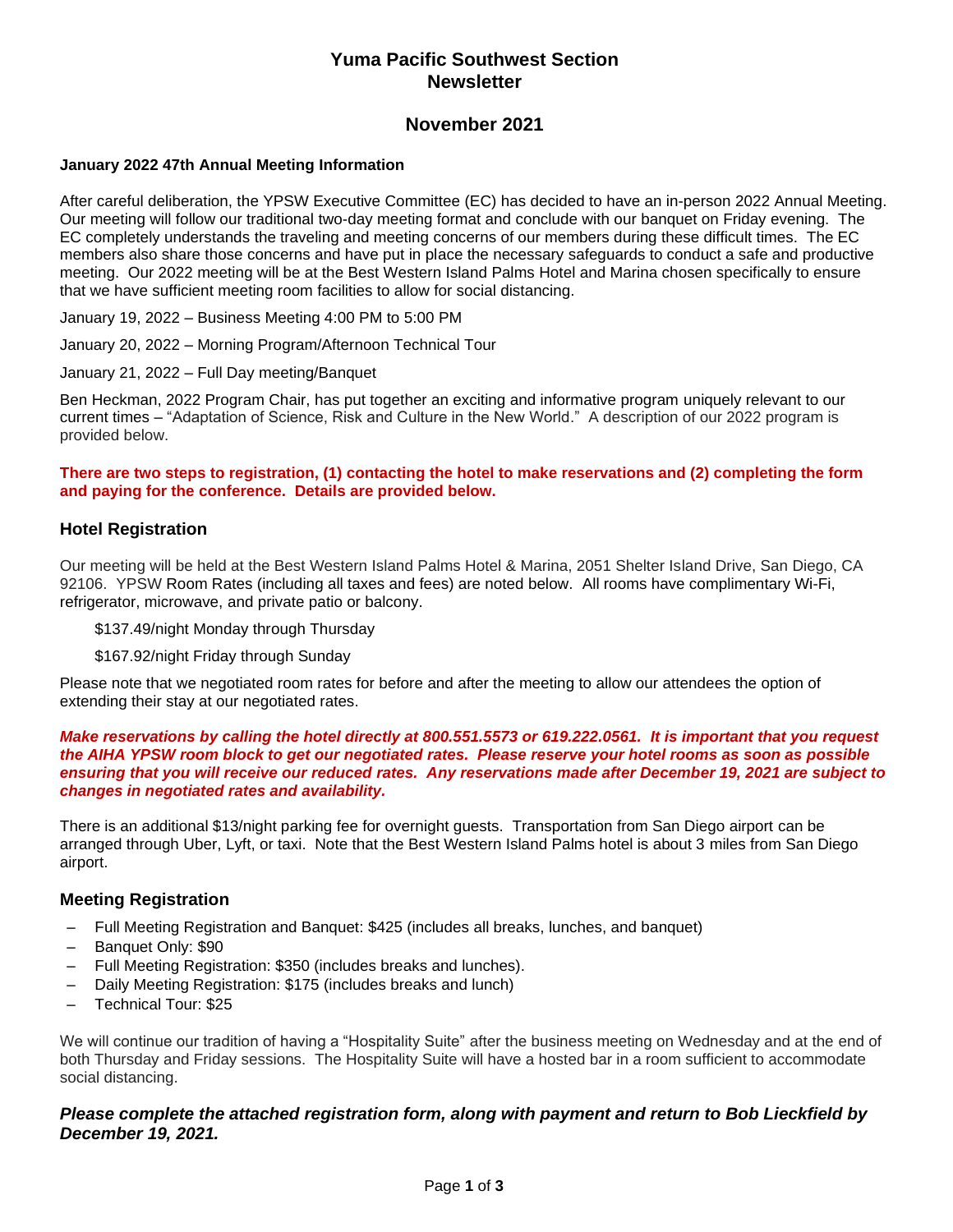# **47th Annual Meeting**

# **"Adaptation of Science, Risk and Culture in the New World"**

- **Risk Adaptation and Innovation**
	- *Prof. Andrew Maynard*, Associate Dean, Arizona State University, College of Global Futures
- **Evolution of Science during the Pandemic**
	- *Michael Brandt DrPH, MPH, MS*, Deputy Laboratory Director of Operations and Chief Operations Officer at the Lawrence Berkeley National Laboratory
	- *Amber Michell DrPH, MPH, CPH*, President of International Safety Center, Inc.
	- *Dr. John Piacentino MD, MPH*, Associate Director for Science, NIOSH
- **Future of Work in the Coronanormal Era**
	- *Dr. John Howard, MD*, Director, NIOSH
- **Update on Linear No-threshold (LNT) Research**
	- *Prof. Ed Calabrese*, UMass Amherst, School of Public Health and Health Sciences
- **Radiation Risk Assessment in Low dose Environments**
	- *John Cardarelli PhD*, President, Health Physics Society
- **Risk Communication and the Influence of Cognitive Science**
	- *Gavin Huntley-Fenner PhD*, President, Huntley- Fenner Advisors, Inc.
- **Applied Cultural Anthropology in the Post-pandemic World**
	- *A.J. Faas, PhD*, Associate Professor of Anthropology at San Jose State University
- **Accelerating Advancements in Our Science, Practice, and Standards of Care**
	- *John Mulhausen PhD, CIH, CSP*, President, AIHA
- **Updates from AIHA, ACGIH, and the BGC**
	- *Larry Sloan,* CEO, AIHA
	- *Tom Grumbles,* Chair, BGC
	- **Frank Mortl, Executive Director, ACGIH**

For those who are unable to attend the full meeting, a specific program schedule will be provided by December 1, 2021

# **Technical Tour Thursday Afternoon (2:00-5:00 PM)**

### **Walking Tour of Liberty Station, Point Loma, San Diego**

Liberty Station provides a portal to the past, an experience for the present, and a promise for the future. A 2-hour walking tour will be led by Colin Young, CIH (YPSW Director AND/ OR you can casually explore the historic Liberty Station on your own. Colin has been involved in environmental issues that arose during the redevelopment of the site of the former Naval Training Center San Diego base for the past 20 years. Started in 1923, the Naval Training Center San Diego presented a wide variety of environmental and industrial challenges transforming into what is now known as Liberty Station. Located on a boat channel off of San Diego Bay, just west of the San Diego Airport and a few miles north of Downtown San Diego, the 361-acre project includes several distinct districts: a retail and commercial district, a promenade focused on nonprofit activities, an educational district, a residential district, a hotel district, an office district, and a park/open space area along the boat channel. The Naval Training Center site is listed on the National Register of Historic Places, and many of the individual structures are designated as historic by the city of San Diego. Dozens of the historical buildings are being adapted for stores, offices, schools, and other purposes.

We will end our tour at the Stone Brewing World Bistro & Gardens – Liberty Station that celebrates the venue's prior history as a U.S. Navy mess hall. YPSW will arrange transportation to and from Liberty Station.